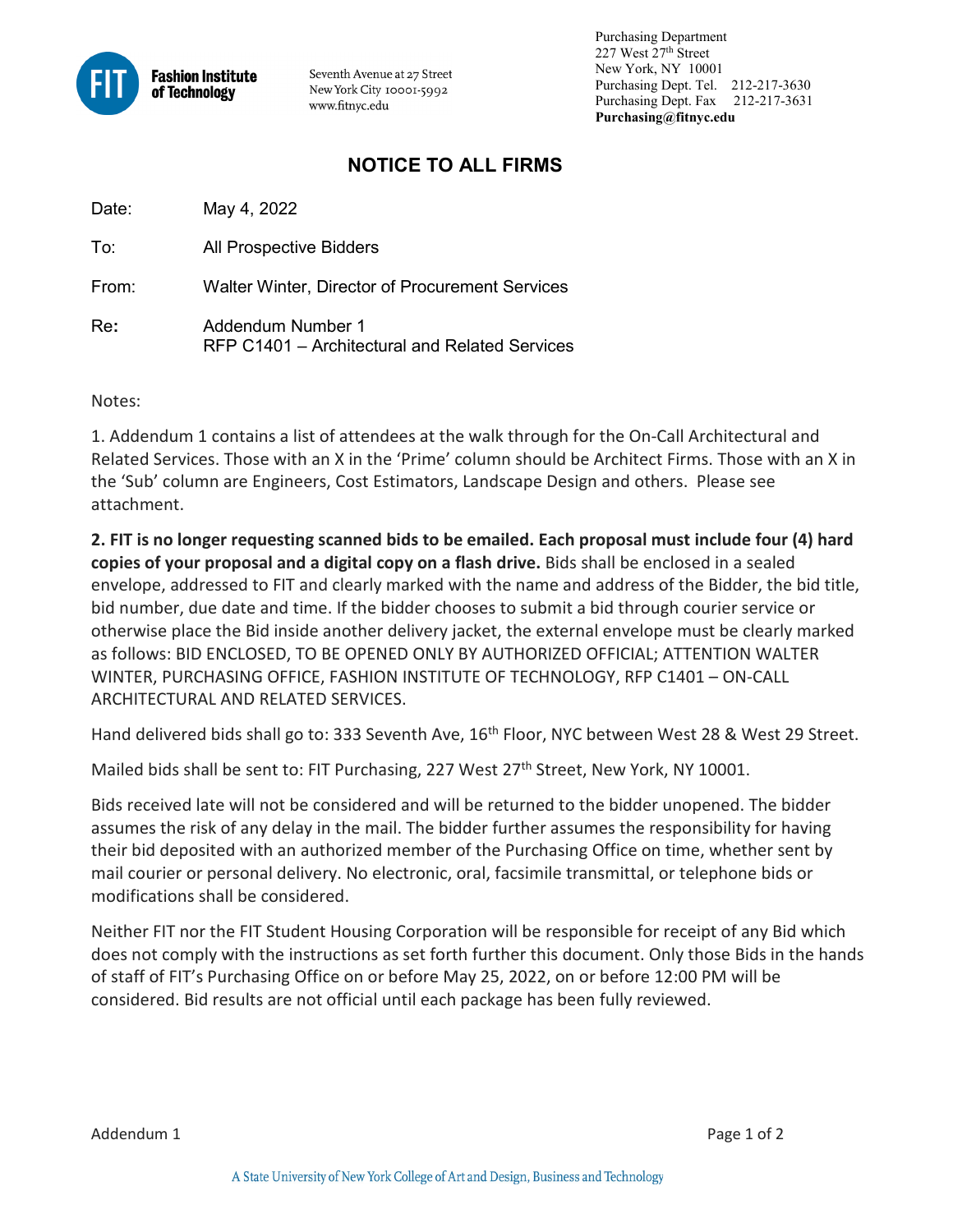## **THIS ADDENDUM IS PART OF THE CONTRACT DOCUMENT AND SHALL BE INCLUDED WITH YOUR REQUEST FOR PROPOSAL SUBMITTAL. YOUR SIGNATURE BELOW WARRANTS THAT YOU UNDERSTAND THIS ADDENDUM AND THAT YOU HAVE MADE THE APPRORIATE ADJUSTMENTS IN YOUR PROPOSAL AND CALCULATIONS**.

 $\overline{\phantom{a}}$  , and the contract of the contract of the contract of the contract of the contract of the contract of the contract of the contract of the contract of the contract of the contract of the contract of the contrac **Signature** 

 $\overline{\phantom{a}}$  , and the contract of the contract of the contract of the contract of the contract of the contract of the contract of the contract of the contract of the contract of the contract of the contract of the contrac

Print Name and Title of Authorized Representative

\_\_\_\_\_\_\_\_\_\_\_\_\_\_\_\_\_\_\_\_\_\_\_\_\_\_\_\_\_\_\_\_\_\_\_\_\_\_\_\_\_\_\_\_

\_\_\_\_\_\_\_\_\_\_\_\_\_\_\_\_\_\_\_\_\_\_\_\_\_\_\_\_\_\_\_\_\_\_\_\_\_\_\_\_\_\_\_\_

Print Name of Company/Partnership/Individual

de de la contrata de la contrata de la contrata de la contrata de la contrata de la contrata de la contrata de

Addendum 1 Page 2 of 2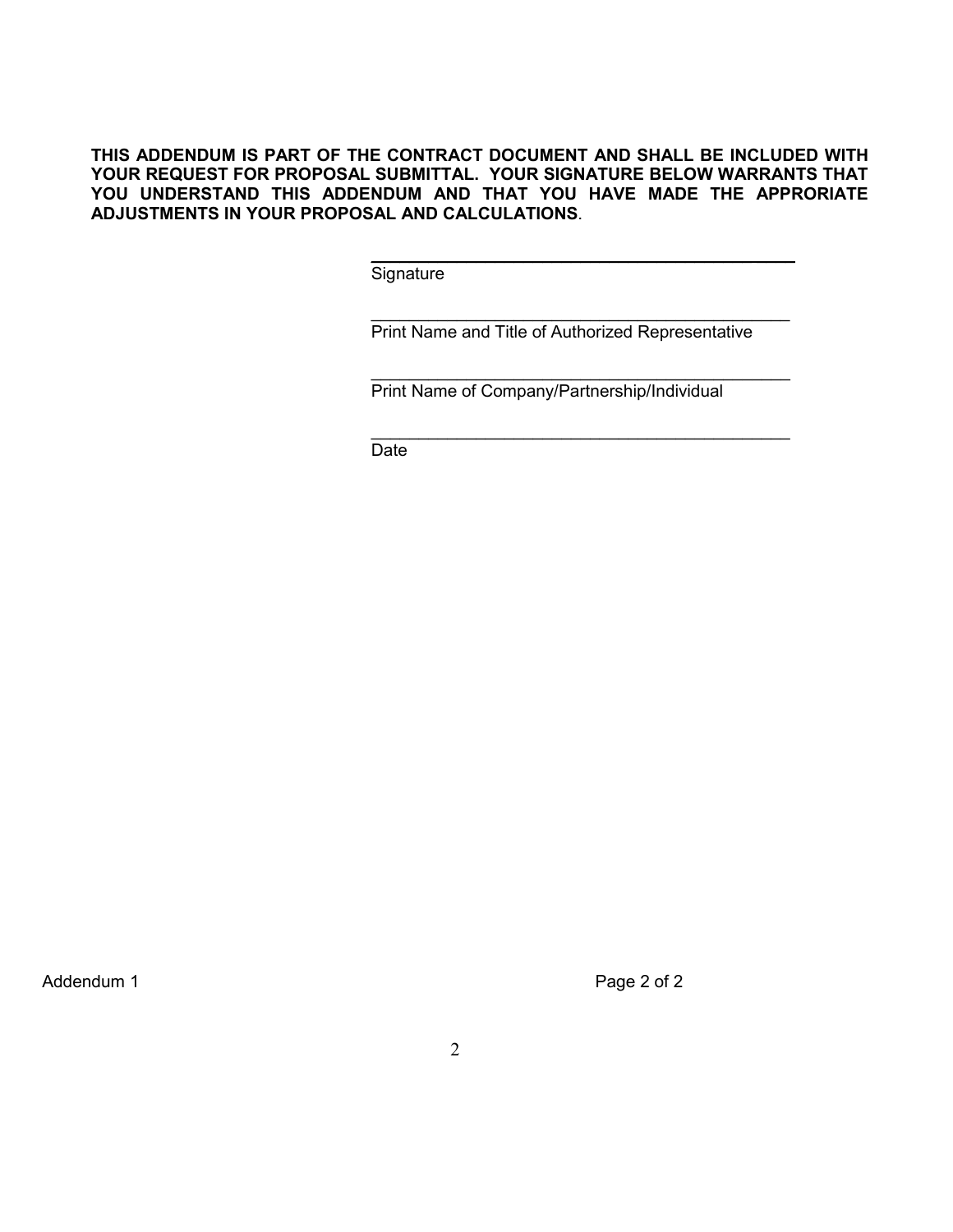| <b>COMPANY</b>                             | <b>NAME OF ATTENDEE</b>    | Prime   Sub   MBE   WBE |                           |                           |   | <b>TELEPHONE</b> | <b>EMAIL ADDRESS</b>                  |
|--------------------------------------------|----------------------------|-------------------------|---------------------------|---------------------------|---|------------------|---------------------------------------|
| <b>AccuCost</b>                            | Patricia Neuman            |                         | X                         | X                         | X | (212) 687-2121   | pneumann@accucost.com                 |
| Alan Margolin & Associates                 | Lucellis Wellins           |                         | $\pmb{\times}$            |                           |   | (212) 867-6720   | Iwellins@amaa-eng.com                 |
| <b>B2 Engineering DPC</b>                  | <b>Brian Bercarich</b>     | $\mathsf{X}$            |                           |                           |   | (917) 502-9341   | bb@b2engineeringpc.com                |
| <b>Belmont Freeman Architects</b>          | <b>Belmont Freeman</b>     | X                       |                           | $\mathsf{X}$              |   | (212) 382-3311   | bfreeman@belmontfreeman.com           |
| Bureau Veritas                             | <b>Thomas Theophilidis</b> |                         | X                         |                           |   | (516) 996-0517   | Thomas.theophilidis@bureauveritas.com |
| <b>Bureau Veritas</b>                      | Gloria Duque               |                         | $\mathsf{X}$              |                           |   | (917) 951-5951   | Gloria.duque@BureauVeritas.com        |
| <b>Cameron Engineering</b>                 | Carlos Burbano             | X                       |                           |                           |   | (646) 823-6100   | cburbano@cameronengineering.com       |
| <b>Cameron Engineering</b>                 | Michael Keane              |                         | X                         |                           |   | (917) 441-9886   | mkeane@cameronengineering.com         |
| Civic Architecture Workshop                | Severn Clay-Youman         | $\mathsf{x}$            |                           |                           |   | (917) 501-7337   | sclay@civicarchitectureworkshop.com   |
| <b>Curtis &amp; Ginsberg Architects</b>    | Sean Flynn                 | X                       |                           |                           | Χ | (917) 767-4049   | sean@cplusga.com                      |
| Darius Toraby Architects PC                | Michael E. Granville       | X                       |                           |                           |   | (917) 635-1360   | mgranville@dariustoraby.com           |
| <b>Dattner Architects</b>                  | Chelsea Mailler            | X                       |                           |                           |   | (212) 247-2660   | cmailler@dattner.com                  |
| David Cunnngham Architecture Planning pllc | David Cunningham           | X                       |                           |                           |   | (718) 208-0815   | david@dcapny.com                      |
| David Smotrich & Partners                  | Deborah Homan              | X                       |                           | $\pmb{\mathsf{X}}$        | Χ | (212) 889-4045   | dhoman@dsmotricharch.com              |
| David Smotrich & Partners                  | Clare Kerrigan             | X                       |                           | $\boldsymbol{\mathsf{X}}$ | X | (212) 889-4045   | ckerrigan@dsmotricharch.com           |
| <b>DLR Group</b>                           | <b>Tom Gallagher</b>       | X                       |                           |                           |   | (646) 489-0933   | tgallagher@dlrgroup.com               |
| <b>DLR Group</b>                           | Kaveri Singh               | X                       |                           |                           |   | (917) 945-2860   | ksingh@dlrgroup.com                   |
| <b>DRG Architects</b>                      | John Dias                  | X                       |                           |                           |   | (732) 560-7900   | johnD@DRG-Architects.com              |
| <b>Entech Engineering</b>                  | Saeedeh Rezaei             |                         | $\mathsf{X}$              |                           | X | (646) 722-0000   | srezaei@entech.nyc                    |
| <b>FU Wilmers Design</b>                   | <b>Fred Williams</b>       | X                       |                           | $\boldsymbol{\mathsf{X}}$ | X | (917) 969-2720   | fwilmers@fuwilmersdesign.com          |
| FU Wilmers Design                          | Jonie Fu                   | X                       |                           | $\mathsf{x}$              | Χ | (646) 573-5693   | jfu@fuwilmersdesign.com               |
| <b>FX Collaborative</b>                    | <b>Steve Mielke</b>        | X                       |                           |                           |   | (646) 292-8299   | smielke@fxcollaborative.com           |
| G3 (Manhattan Studio)                      | <b>Bill Macintosh</b>      | $\mathsf{X}$            |                           |                           |   | (917) 533-2020   | bmacintosh@g3arch.com                 |
| GE Eng & Associates, PC                    | Peter Kanakos              |                         | $\boldsymbol{\mathsf{X}}$ | $\boldsymbol{\mathsf{X}}$ |   | (212) 695-5313   | pkanakos@gceng.com                    |
| Gerner Kronick & Valcarcel, Architects DPC | Lauren Paganucci           | $\mathsf{x}$            |                           |                           |   | (347) 703-3860   | Lpaganucci@gkvarchitects.com          |
| Gertler & Wente Arhictects LLP             | Jessica Stander            | X                       |                           |                           |   | (917) 446-3262   | jstander@gwarch.com                   |
| Gertler & Wente Arhictects LLP             | Jeffrey Gertler            | X                       |                           |                           |   | (917) 796-0789   | jgertler@gwarch.com                   |
| <b>GF55 Architects</b>                     | <b>Leonard Fusco</b>       | X                       |                           |                           |   | (212) 352-3099   | len@gf55.com                          |
| <b>Goshow Architects</b>                   | <b>Matt Rheingans</b>      | X                       |                           |                           |   | (917) 268-1435   | mrheingan@goshow.com                  |
| <b>Goshow Architects</b>                   | Nancy Aber Goshow          | X                       |                           |                           |   | (917) 268-1428   | nag@goshow.com                        |
| Graf & Lewent Architects LLP               | <b>Howard Graf</b>         | X                       |                           |                           |   | (718) 651-6200   | h.graf@glarchitects.com               |
| Gran Kriegel Assoc.                        | David Kriegel              | X                       |                           |                           |   | (646) 688-6030   | dk@grankriegel.com                    |